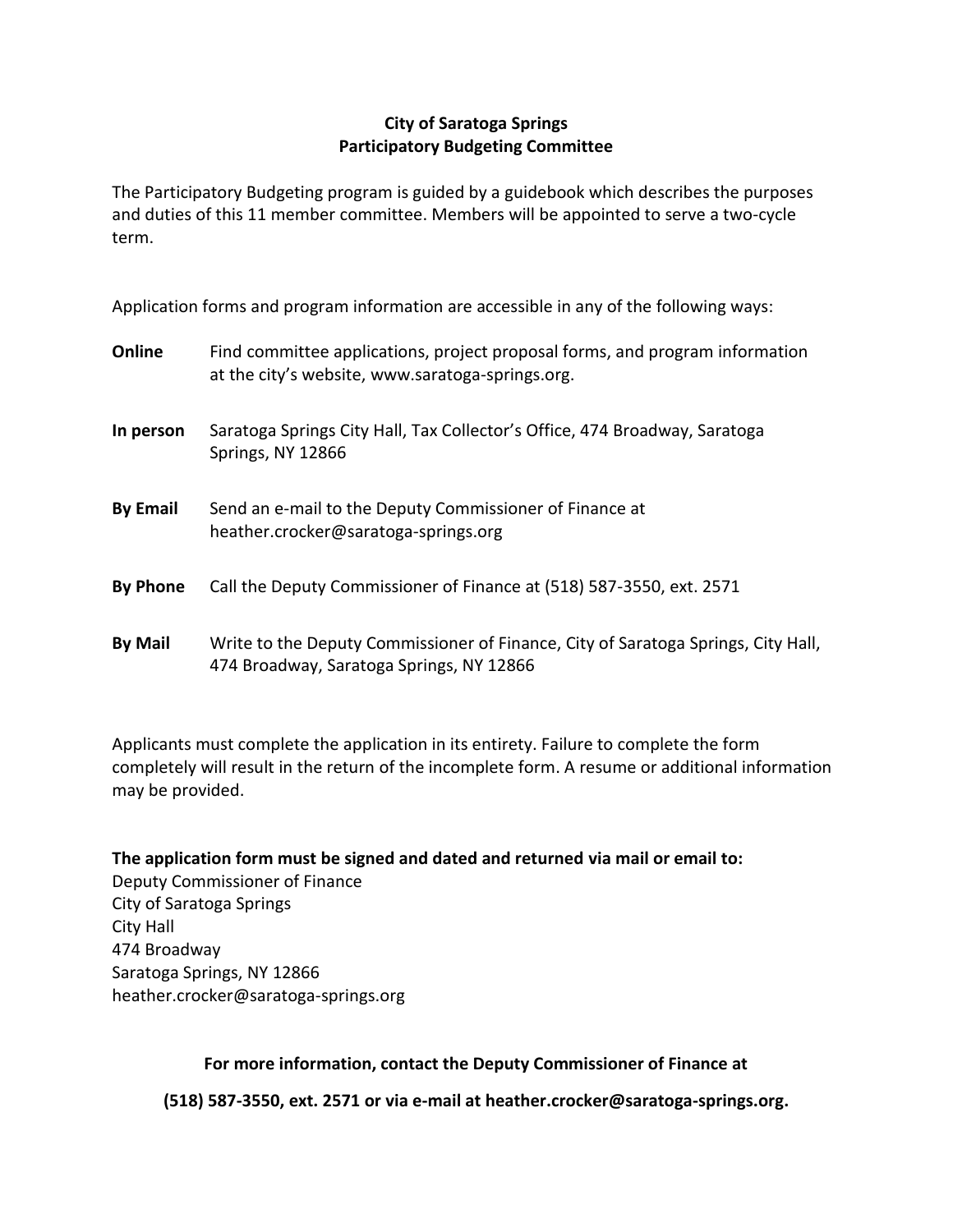## **Participatory Budgeting Committee Application**

This application is a public document open for inspection and reproduction by any person. Personal contact information will be redacted prior to public release.

Committee members must be residents of Saratoga Springs, or be applying as a representative of a non-profit organization located in Saratoga Springs. You may include a resume and/or additional documentation with your application.

Why are you interested in joining the Participatory Budget Committee?

What expertise do you bring to the committee?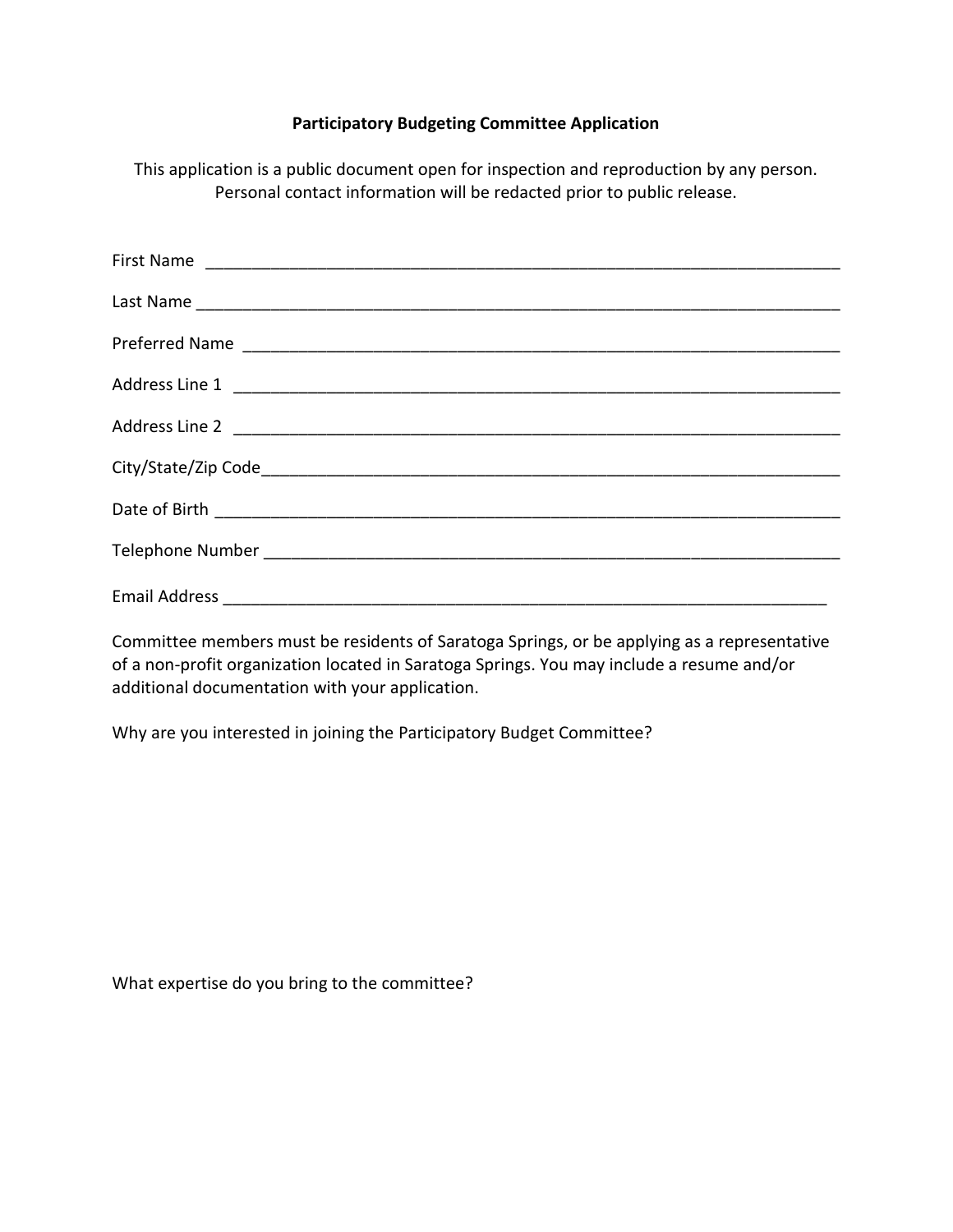Are you able to attend regular participatory budget meetings as well as outreach events in the community?

What is your current availability?

Would you be interested in serving as chair or vice-chair?

What do you think are the main priorities facing our city today?

Have you ever participated in a city budget process or participatory budgeting? If so, in what capacity?